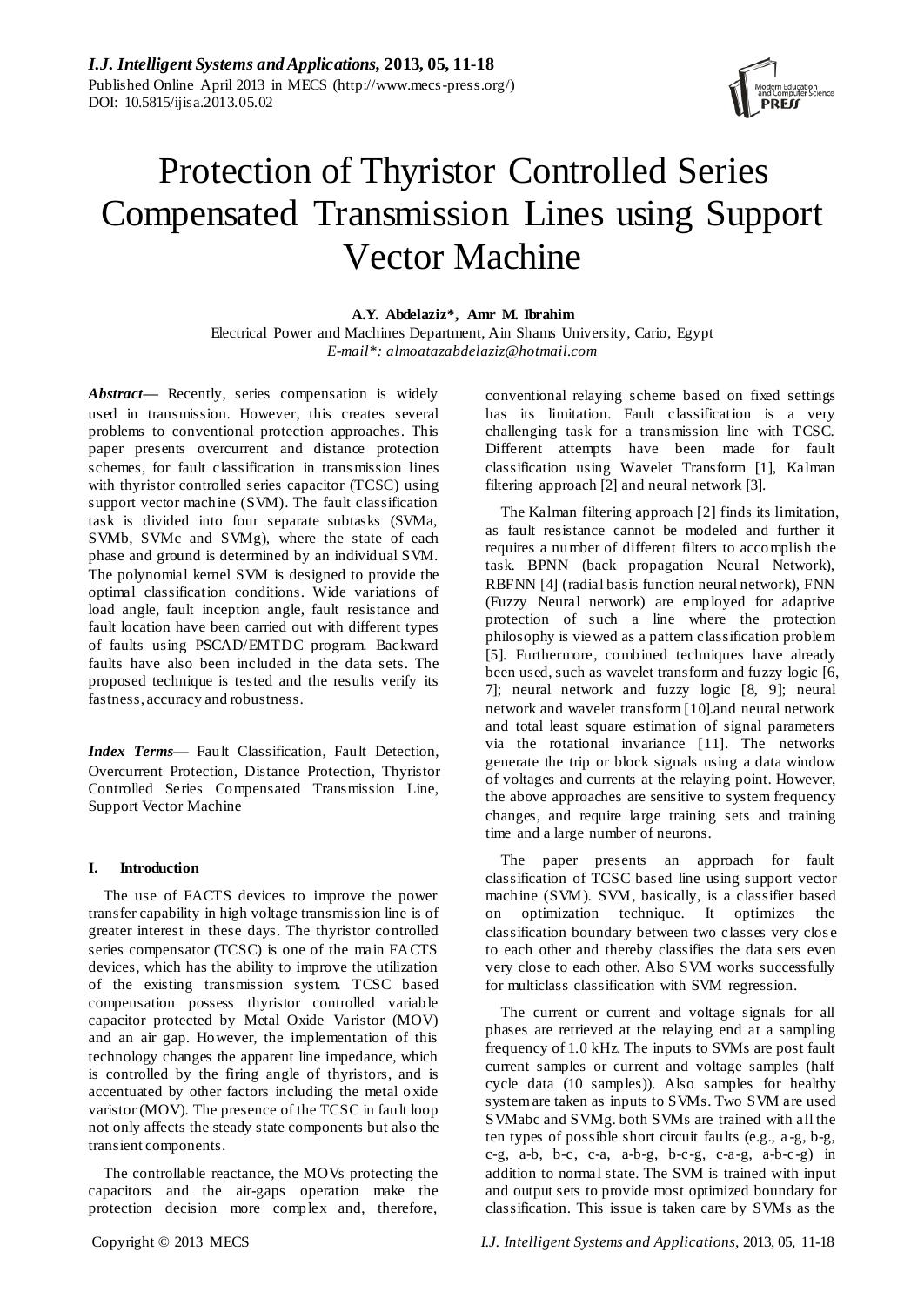total half cycle (10 samples) data of the fault current or current and voltage signal(s) is taken into consideration for training and testing the SVMs. The paper is organized as follows. Section II gives a des cription of power system with thyristor controlled series capacitor (TCSC). Section III presents an introduction of Support Vector Machine (SVM). Sections IV discus the results of using SVM on the protection of the system under study with changing system parameters such as fault location, fault type, fault inception angle and fault resistance. Finally, the conclusion of this study is presented in Section V.

#### **II. Power System under Study**

A study system is constructed utilizing the EMTDC/PSCAD package [12]. The s eries-compensated EHV transmission line modeled in this simulation is based on a three phase 230 kV line. The system has two equivalent sources; the TCSC is located close to the midpoint of the trans mission line. Two fixed series capacitors are connected in series with the TCSC. The over-voltage protection of the TCSC is provided by the MOV and the protective firing of the thyristors. The over-voltage protection of the fixed capacitors ( $Cf1 =$ 48 microfarad and Cf2 = 66 microfarad) is also provided by MOVs. The transmission line model used in the simulation is the distributed parameters model.

The TCSC control will bypass the series capacitor (Cf3 = 177 microfarad) during fault by fully gating the thyristors. The power system frequency of 50 Hz was used. The loading conditions are represented by ten degree load angle. The volt-ampere characteristics of the MOV protection are calculated as in [13].

The characteristics of the source impedance:

```
+ ve Sequence:
R = 2 ohm
```
 $X_L = 200$  ohm

Zero Sequence:

 $R = 0.2$  ohm  $X_L = 20$  ohm

The characteristics of line # 1 and line # 2:

+ ve Sequence:

 $R = 1.31$  e-4 ohms/m  $X_L = 6.7038$  e-4 ohms/m  $X_C = 176.8388$  Mohms\*m

Zero Sequence:

 $R = 0.262$  e-3 ohms/m  $X_L = 1.34042$  e-3 ohms/m  $X_C = 318.30984$  Mohms\*m

The system is completely transposed and has communication channels between phases. A single line diagram of the study system is shown in Fig. 1.



Fig. 1: System under study

A distributed parameters model is used for transmission lines. The TCSC control is assumed to bypass the series capacitor during faults by fully gating the thyristors. Different fault locations and fault types are simulated to test the relay performance. Voltage and current signals seen by the relay at R are obtained at the line terminals. Simulations are performed using an electromagnetic transient program, EMTDC/PSCAD. Sampling frequency is 1.0 kHz at 50 Hz base frequency. The generated waveforms are represented. Fig. 2 through Fig. 5 shows waveforms of the fault voltage and current signals for different fault types. For example, at 30 % and 70 % fault locations.



Fig. 2: Phase "A" Current (kA), for line to ground fault "A-G" at 30 % of line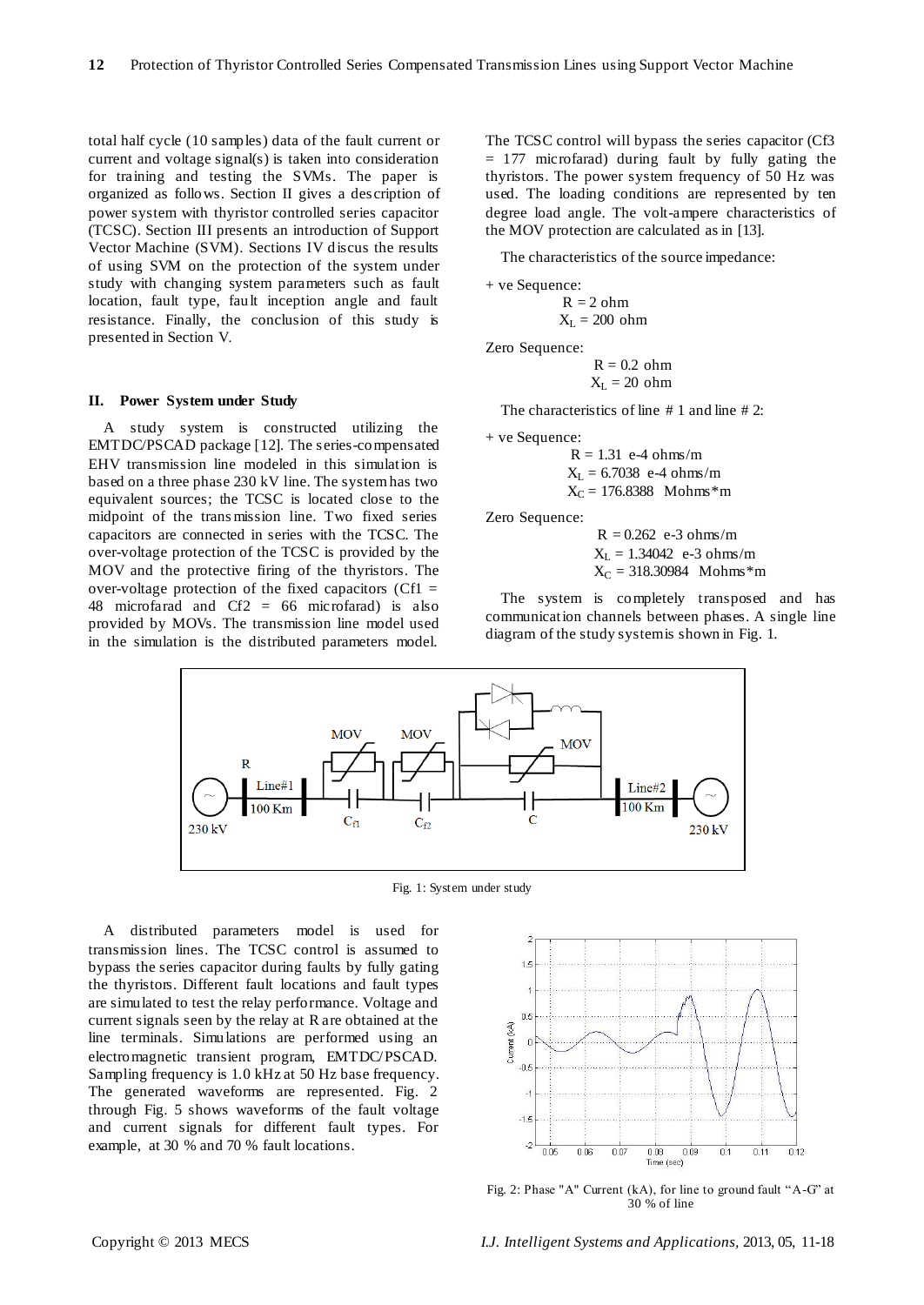

Fig. 3: Phase "A" current (kA), for line to line to ground fault "A-B- $G'$  at 70 % of line



Fig. 4: Phase "A" Voltage (kV), for line to ground fault "A-B" at 30 % of line



Fig. 5: Phase "A" Voltage (kV), for line to line to ground fault "A-B- $G'$  at 70% of line

#### **III. Support Vector Machine**

Support vector machine [14-16] was originally introduced by Vapnik and co-workers in the late 1990s.

It is a computational learning method based on the statistical learning theory. While traditional statistical theory keeps to empirical risk minimization (ERM), SVM satisfies structural risk minimization (SRM) based on statistical learning theory (SLT), whose decision rule could still obtain small error to independent test sampling. SVM mainly has two classes of applications, classification and regression. In this paper, application of classification is discussed.

The classification problem can be restricted to consideration of the two-class problem without loss of generality. In this problem, the goal is to separate the two classes by a function (a classifier), which is induced from available examples and work well on unseen examples, i.e. it generalizes well.

There are many possible linear classifiers that can separate the data, but there is only one that maximizes the margin (maximizes the distance between it and the nearest data point of each class).

This linear classifier is termed the optimal separating hyperplane. Intuitively, this boundary could be expected to generalize well as opposed to the other possible boundaries.

Given a set of training data

Given a set of taking data  

$$
\{x_i, y_i\}
$$
,  $i = 1,...,n$ ,  $y_i \in \{-1,1\}$ ,  $x_i \in R^d$  (1)

Each  $x_i$  is a d-dimensional real vector  $R^d$ . The points x which lie on the hyperplane satisfy:

$$
w \cdot x + b = 0 \tag{2}
$$

Where w is normal to the hyperplane,  $|b/||w||$  is the perpendicular distance from the hyperplane to the origin, and  $||w||$  is the Euclidean norm of w. For the linearly separable case, the support vector algorithm simply looks for the separating hyperplane with largest margin. This can be formulated as follows (suppose that all the training data satisfy the following constraints):

$$
x_i \tcdot w + b \ge 1
$$
 for  $y_i = +1$  (3)

$$
x_i \cdot w + b \le -1
$$
 for  $y_i = -1$  (4)

These can be combined into one set of inequalities:

$$
y_i(x_i, w + b) - 1 \ge 0
$$
, for all i (5)

Now consider the points for which the equality in (3) holds. These points lie on the hyperplane H1: xi.  $w + b$  $= 1$  with normal w and perpendicular distance from the origin |1−b|/||w||. Similarly, the points for which the equality in (4) holds lie on the hyperplane H2: xi.  $w + b$  $= -1$ , with normal again w, and perpendicular distance from the origin |−1−b|/||w||. It is noticed that H1 and H2 are parallel and the margin is simply  $2/||w||$  which is

Copyright © 2013 MECS *I.J. Intelligent Systems and Applications,* 2013, 05, 11-18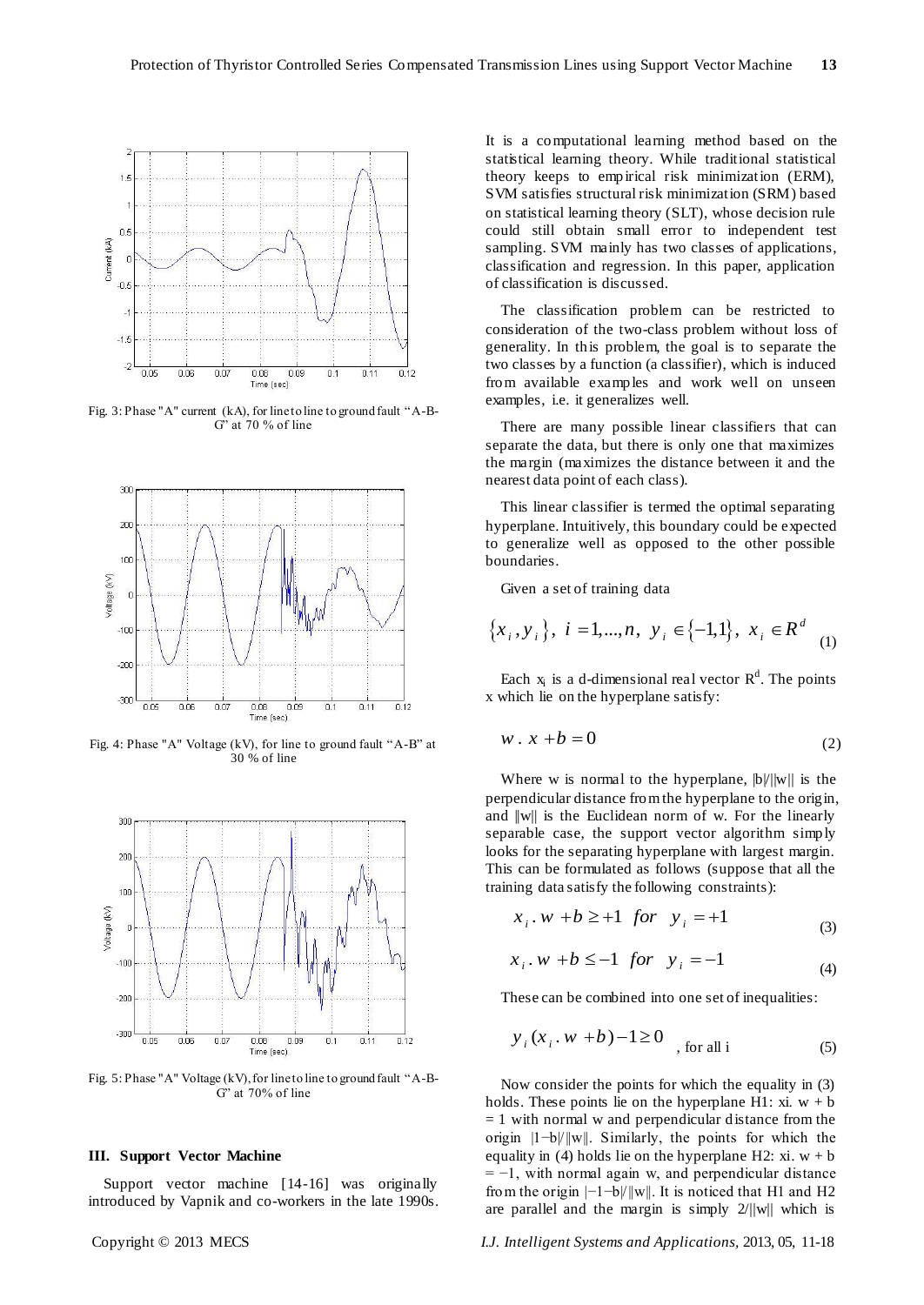observed in Fig. 6. Training points for which the equality in (5) holds are called support vectors. The pair of hyperplanes which gives the maximum margin by minimizing ||w||, subject to constraints can be found. The optimization problem presented is difficult to solve because it depends on ||w|| which involves a square root. Fortunately it is possible to alter the equation by substituting  $||w||$  with 0.5 $||w||$ 2 without changing the solution. Taking into account the noise with slack variable ξ and error penalty C, the optimal hyperplane can be found by solving the following convex quadratic programming (QP) problem:

Minimize

$$
\frac{1}{2} \|w\|^2 + C \sum_{i=1}^n \xi_i
$$

Subject to

 $y_i(x_i w + b) \ge 1 - \xi_i, \xi_i \ge 0, \text{ for } i = 1,...,n$  (6)



Fig. 6: Maximum margin hyper-plane and margins for a SVM trained with samples from two classes

where  $\xi_i$  is measuring the degree of misclassification, the constant  $C > 0$  determines the trade-off between margin maximization and training error minimization and n is the number of samples. In the present case, it will turn out that it is more convenient to deal with the dual. This can be done by converting the problem with the Karush-Kuhn-Tucker (KKT) conditions into Lagrange optimization dual problem:

Maximize

aximize  

$$
w(\alpha) = \sum_{i=1}^{n} \alpha_i - \frac{1}{2} \sum_{i,j=1}^{n} \alpha_i \alpha_j y_i y_j x_i \cdot x_j
$$

Subject to

$$
\sum_{i=1}^{n} y_i \alpha_i = 0, \ \ 0 \le \alpha \le C, \ \ i = 1, ..., n
$$
 (7)

If  $\alpha_i > 0$ , then the corresponding  $x_i$  is called a support vector. In general, support vectors are only a small part of the training samples. Finally, the optimal separating hyperplane is obtained as follows:

$$
\sum_{SVs} \alpha_i y_i x_i \cdot x_j + b = 0 \tag{8}
$$

where SVs stands for Support Vectors.

Then the nonlinear classifier decision function is:

$$
f(x) = sgn\left(\sum_{SVs} \alpha_i y_i x_i + b\right)
$$
\n(9)

The test data example  $x$ " is classified as follows:

$$
x \in \begin{cases} Class-1, & \text{if } f(x) \ge 0 \\ Class-2, & \text{if } f(x) < 0 \end{cases}
$$
 (10)

The original optimal hyper-plane algorithm proposed b[y Vladimir Vapnik](http://en.wikipedia.org/wiki/Vladimir_Vapnik) was a [linear classifier.](http://en.wikipedia.org/wiki/Linear_classifier) However, in 1992, [Bernhard Boser,](http://en.wikipedia.org/w/index.php?title=Bernhard_Boser&action=edit&redlink=1) [Isabelle Guyon](http://en.wikipedia.org/w/index.php?title=Isabelle_Guyon&action=edit&redlink=1) and [Vapnik](http://en.wikipedia.org/wiki/Vapnik) suggested a way to create non-linear classifiers by applying the [kernel trick](http://en.wikipedia.org/wiki/Kernel_trick) to maximum-margin hyperplanes. The resulting algorithm is formally similar, except that every [dot product](http://en.wikipedia.org/wiki/Dot_product) is replaced by a non-linear [kernel](http://en.wikipedia.org/wiki/Kernel_%28integral_operator%29) function.

$$
k(x, x') = \langle \phi(x), \phi(x') \rangle
$$
 (11)

This allows the algorithm to fit the maximum-margin hyperplane in the transformed feature [space.](http://en.wikipedia.org/wiki/Space#Mathematics) The transformation may be non-linear and the transformed space high dimensional; thus though the classifier is a hyper-plane in the high-dimensional feature space, it may be non-linear in the original input space Fig. 7.



Fig. 7: Mapping the training data into a higher-dimensional feature space

In this work, the polynomial kernel function with different degrees is used:

Copyright © 2013 MECS *I.J. Intelligent Systems and Applications,* 2013, 05, 11-18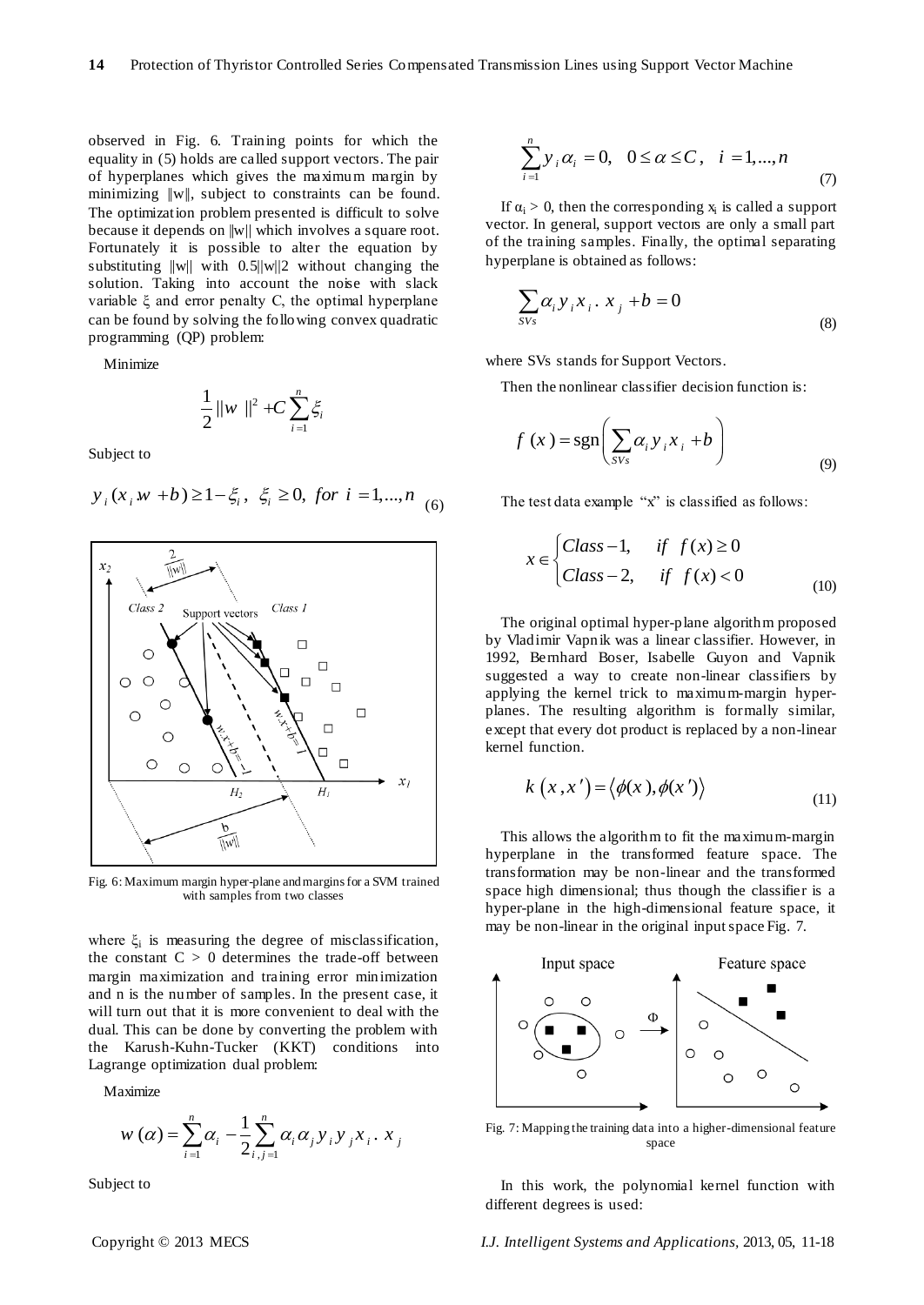$$
k(x, x') = (\langle x, x' \rangle + 1)^n \tag{12}
$$

where n is the polynomial degree.

#### **IV. SVMs Training and Testing**

Four independent SVMs are used for fault classification and ground detection as shown in Fig. 8. SVMa, SVMb and SVMc are used for detection of the fault for phase a, b and c respectively. The fourth SVM, SVMg, is used for ground detection.

Training a SVM involves solving a constrained quadratic programming problem, which requires large memory and enormous amounts of training time for large scale problems. In contrast, the SVM decision function is fully determined by a small subset of the training data, called support vectors. Therefore, it is desirable to remove from the training and test sets the data that is irrelevant to the final decision function [16]. In the proposed technique the margin data sets are used for SVM training and test. Using margin data in SVM training and test makes the decision on the proposed method more accurate and efficient.





Fig. 8: The proposed protection scheme using (a) current samples or (b) current and voltage samples

## **4.1 SVMs for Fault Classification:**

Half cycle current or current and voltage samples after the inception of the fault are used as inputs to SVMabc. The corresponding output is either a fault or no fault. The input current samples and the corresponding output are termed as  $"x"$  and  $"y"$ respectively. "y" results in "1" for fault and "-1" for no fault and backward faults.

SVMs training require selection of the error penalty "C" and kernel function "φ" parameters, which influence the ensuring model performance. A polynomial kernel with different degrees "n" is used for this work. The range of "C" chosen for training is from  $10^{9}$  to  $10^{9}$  and "n" values used are 4 and 6.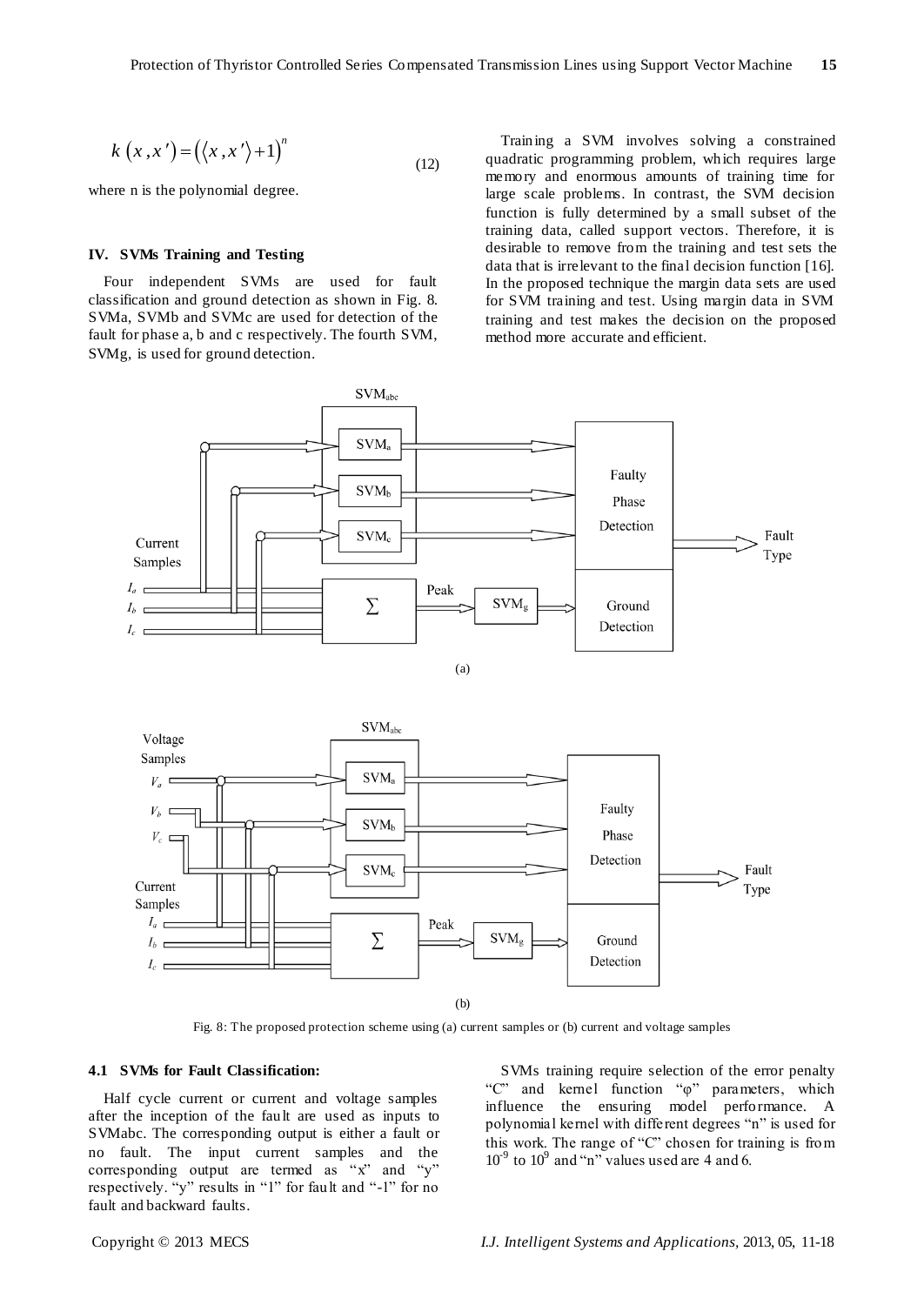SVMs is trained with 524 data sets and tested with 162 data sets for all the 10 types of faults and normal conditions.

Different error penalty " $C$ " values are used to get the most optimized value for the classificat ion problem and a comparison between different kernel polynomial degrees has been made. The maximum correct predictions percentage for different types of faults with the corresponding error penalty for using current and voltage/current samples are shown in Table 1 and Table 2 respectively.

It is noticed that same kernel polynomial degrees are used with different error penalties "C" for current samples inputs and current/voltage samples inputs. The used kernel polynomial degrees are 4 and 6 for both cases. The used values of error penalty are chosen to control the percent of correct predictions and to get the most optimized value for the classification problem.

| <b>Fault type</b> | Kernel polyno-<br>-mial degree | <b>Error</b> penalty<br>``C" | No. of test<br>cases | No. of correct<br>predictions | Correct<br>predictions, % |
|-------------------|--------------------------------|------------------------------|----------------------|-------------------------------|---------------------------|
| LG                | $\overline{4}$                 | $50\times10^4$               | 81                   | 78                            | 96.30                     |
|                   | 6                              | $45 \times 10^{4}$           | 81                   | 79                            | 97.53                     |
| <b>LLG</b>        | $\overline{4}$                 | $3\times10^5$                | 162                  | 160                           | 98.77                     |
|                   | 6                              | $4\times10^4$                | 162                  | 159                           | 98.15                     |
| LL                | 4                              | $6.5 \times 10^{4}$          | 162                  | 158                           | 97.53                     |
|                   | 6                              | $4.5 \times 10^{4}$          | 162                  | 158                           | 97.53                     |
| <b>LLL</b>        | $\overline{4}$                 | --                           | 81                   | 81                            | 100.000                   |
|                   | 6                              | --                           | 81                   | 81                            | 100.000                   |
|                   | $\overline{4}$                 | Total                        | 486                  | 477                           | 98.15                     |
|                   | 6                              |                              | 486                  | 477                           | 98.15                     |

Table 1: Summary of Maximum Correct Predictions Percentage for Current Samples

Table 2: Summary of Maximum Correct Predictions Percentage for Current and Voltage Samples

| <b>Fault type</b> | Kernel<br>polynomial<br>degree | <b>Error</b> penalty<br>``C" | No. of test<br>cases | No. of correct<br>predictions | Correct<br>predictions, % |
|-------------------|--------------------------------|------------------------------|----------------------|-------------------------------|---------------------------|
| LG                | 4                              | $56 \times 10^5$             | 81                   | 79                            | 97.53                     |
|                   | 6                              | $36\times10^5$               | 81                   | 79                            | 97.53                     |
| <b>LLG</b>        | 4                              | $2\times10^6$                | 162                  | 160                           | 98.77                     |
|                   | 6                              | $3\times10^5$                | 162                  | 161                           | 99.38                     |
| LL                | 4                              | $1.5 \times 10^{5}$          | 162                  | 159                           | 98.15                     |
|                   | 6                              | $3.5 \times 10^5$            | 162                  | 160                           | 98.77                     |
| <b>LLL</b>        | $\overline{4}$                 | --                           | 81                   | 81                            | 100.000                   |
|                   | 6                              | --                           | 81                   | 81                            | 100.000                   |
|                   | $\overline{4}$                 | Total                        | 486                  | 479                           | 98.56                     |
|                   | 6                              |                              | 486                  | 481                           | 98.79                     |

### **4.2 SVM for Ground Detection:**

SVMg is trained with the ground current as input "x". Ground current is resulted from the summation of the three line currents Ia, Ib and Ic. The corresponding output "y" is "1" for the fault involving ground and "-1" for fault without ground. As the ground current is pronounced in case of a fault involving the ground compared to a fault without involving ground, the SVMg is trained to design an optimized classifier for ground detection. SVM is trained with data sets result from summation of Ia, Ib and Ic of fault classification data. Different 162 data sets are used for testing SVM.

The accuracy is 100% for kernel polynomial degrees used (2 and 3) and error penalties from C =  $10^{-9}$  to C =  $10^{9}$ .

#### **V. Conclusion**

This paper proposes two schemes, overcurrent and distance protection schemes, for fault classification in transmission lines with thyristor controlled series capacitor (TCSC), using Support Vector Machine (SVM). Half cycle post fault samples (ten samples) are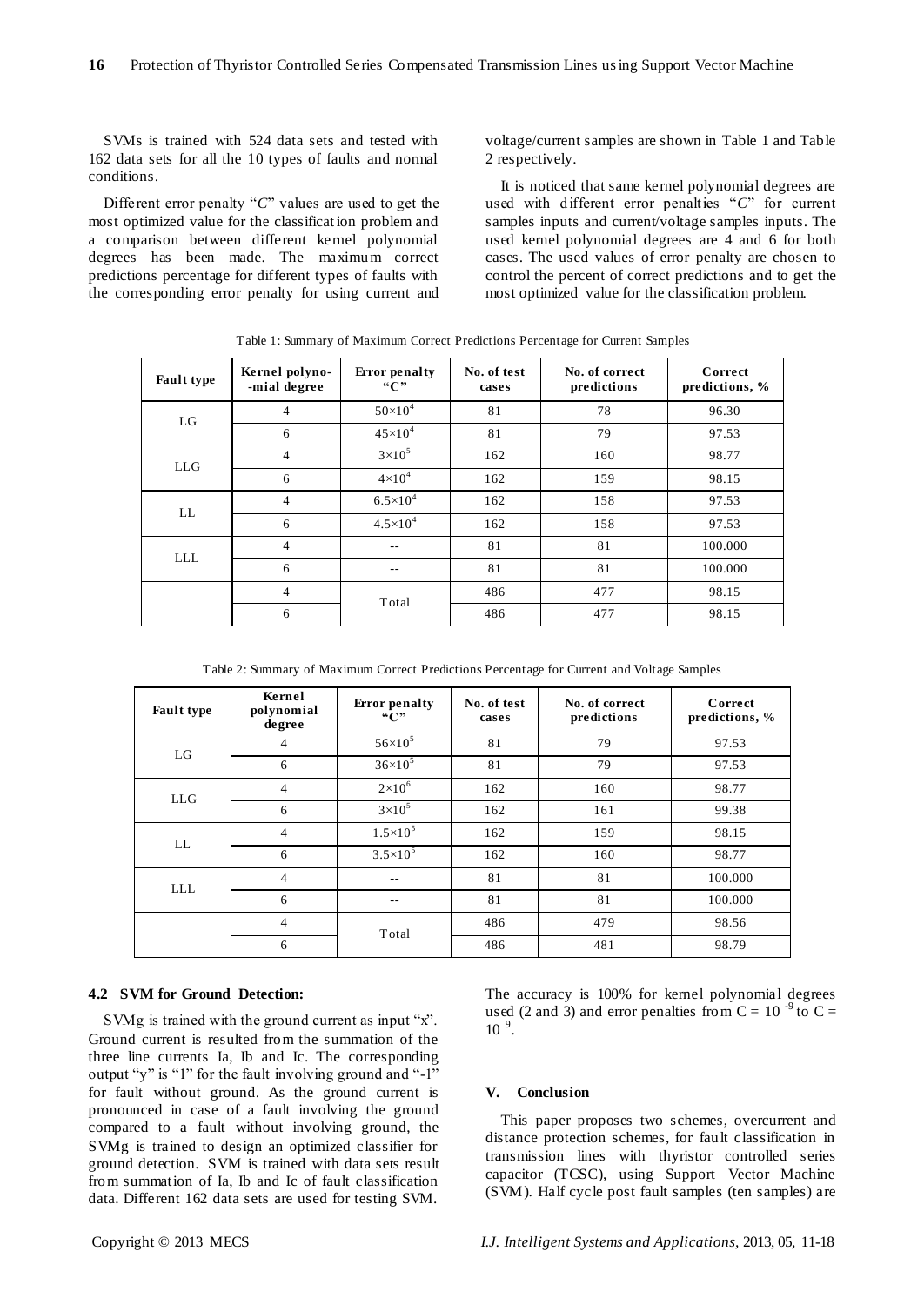used as input to the SVMs and the output is the corresponding classification.

The fault classification task is divided into four separate subtasks (SVMa, SVMb, SVMc and SVMg), where the state of each phase and ground is determined by an individual SVM. The three SVMs (SVMa, SVMb, and SVMc) are combined together to a single SVM, SVMabc. The first scheme, overcurrent protection, uses current signals from the inception of the fault as inputs to SVMs. The second scheme, distance protection, uses both voltage and current signals as inputs to SVMs. Both schemes use the ground current  $(Ia + Ib + Ic)$  as input to SVMg for ground detection, where Ia, Ib and Ic are currents of the respective phases.

Influence of changing system parameters such as fault location, fault type, fault inception angle, fault resistance and pre-fault power flow value has been studied. The algorithm has also been tested for backward faults.

The error found is less than 4% for overcurrent protection and less than 3% for distance protection taking all SVMs to consideration. Test results show that the proposed technique is reliable in classifying faults, using voltage and current measurements or current measurements only at one end. The proposed method converges fast with fewer numbers of training samples. The results of the proposed technique indicate the accuracy and the effectiveness of the method. The proposed SVM based technique can be considered to be superior to the other techniques due to good generalization performance, computational efficiency and robust in high dimensions.

#### **References**

- [1] P. K. Dash, S. R. Samantaray, "Phase selection and fault section identification in thyristor controlled series compensated line using discrete wavelet transform‖, International Journal of Electrical Power and Energy Systems, vol. 26, pp.725-732, November 2004.
- [2] A. A. Girgis, A. A. Sallam, and A. Karim El-Din, ―An adaptive protection scheme for advanced series compensated (ASC) transmission lines," IEEE Trans. Power Delivery, vol. 13, no. 2, pp. 414–420, April 1998.
- [3] Y. H. Song, A. T. Johns, and Q. Y. Xuan, ―Artificial Neural Network Based Protection Scheme for Controllable series-compensated EHV transmission lines", IEE Proc. Gen. Trans. Dist., Vol. 143, No.6, pp.535-540, 1996.
- [4] Y.H. Song, Q.Y. Xuan, and A.T. Johns, ―Protection Scheme for EHV Transmission Systems with Thyristor Controlled Series Compensation using Radial Basis Function Neural

Networks", Electric Machines and Power Systems, pp. 553-565, 1997.

- [5] U. B. Parikh, B. R. Bhalja, R. P. Maheshwari, and B. Das, "Decision tree based fault classification scheme for protection of series compensated transmission lines," Int. J. Emerg. Electric Power Syst.: vol. 8, no. 6, pp. 1–12, Nov. 2007.
- [6] O. A. S. Youssef, "Combined fuzzy-logic waveletbased fault classification technique for power system relaying," IEEE Trans. Power Del. 19 (2) (2004) 582-592.
- [7] A. K. Pradhan, A. Routray, S. Pati, D. K. Pradhan, "Wavelet fuzzy combined approach for fault classification of a series-compensated transmission line," IEEE Trans. Power Del. 19 (4) (2004) 1612- 1618.
- [8] H. Wang, W. W. L. Keerthipala, "Fuzzy-neuro approach to fault classification for transmission line protection," IEEE Trans. Power Del. 13 (4) (1998) 1093-1104.
- [9] R.K. Aggarwal, Q.Y. Xuan, A.T. Johns, F. Li, A. Bennett, "A novel approach to fault diagnosis in multicircuit transmission lines using fuzzy ARTmap neural networks," IEEE Trans. Neural Netw. 10 (5) (1999) 1214-1221.
- [10] P. S. Bhowmik, P. Purkait, K. Bhattacharya, "A novel wavelet transform aided neural network based transmission line fault analysis method," Electr. Power Energy Syst. 31(5) (2009) 213-219.
- [11] A. M. Ibrahim, M. I. Marei, S. F. Mekhamer and M. M. Mansour, "An Artificial Neural Network Based Protection Approach Using Total Least Square Estimation of Signal Parameters via the Rotational Invariance Technique for Flexible AC Transmission System Compensated Transmission Lines", Electric Power Components and Systems, 39 (1) (2011) 64 – 79.
- [12] EMTDC User's Manual, Manitoba HVDC Research Center, November 1988.
- [13] G. W. Swift, "The Spectra of faulted induced transients", IEEE Trans. on Power Apparatus and Systems, Vol. PAS-98, No. 3, pp. 940-947, May/June 1979.
- [14] S. Abe, Support Vector Machines for Pattern Classification. England: Springer-Verlag, London, Ltd, 2005.
- [15] I. Steinwart, and A. Christmann, Support Vector Machines, New York: Springer, 2008.
- [16] J. Wang, P. Neskovic, and L. N. Cooper, ―Selecting data for fast support vector machines training," [Studies in Computational Intelligence,](http://www.springerlink.com/content/119788/?p=be16741b0dcb461cbbc9f996ceb6ec79&pi=0) vol. 35, pp. 61–84, 2007.